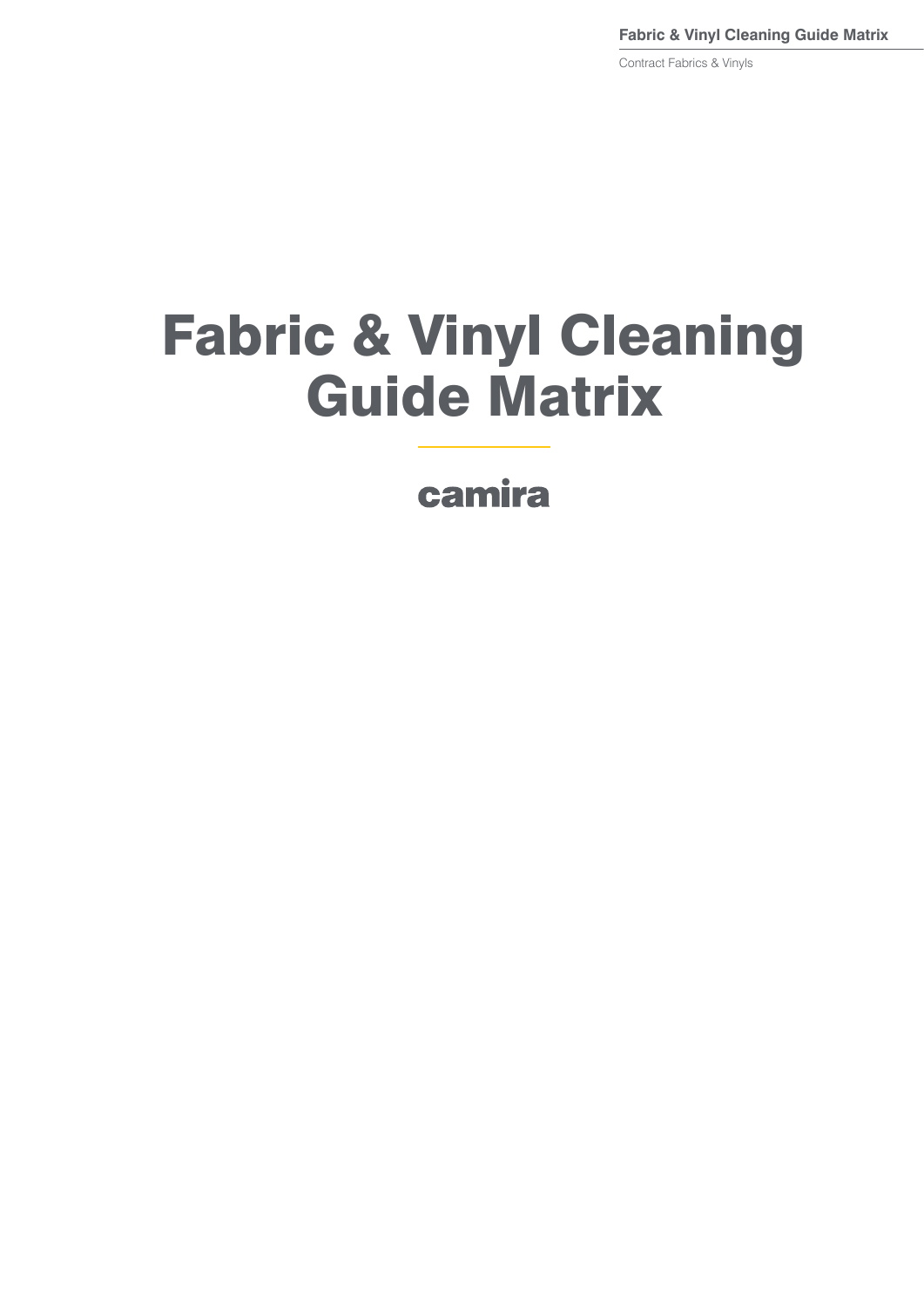### **Cleaning**

| <b>Fabric/fiber type</b>     | <b>Vacuum</b> | <b>Upholstery</b><br>soap and<br>water | <b>Upholstery</b><br><b>Dry Clean</b><br>shampoo |              | <b>Steam</b> | <b>Washable at</b><br>140° | <b>Bleach</b><br><b>Cleanable</b> |
|------------------------------|---------------|----------------------------------------|--------------------------------------------------|--------------|--------------|----------------------------|-----------------------------------|
| <b>24/7 Flax</b>             | $\checkmark$  | $\checkmark$                           | $\checkmark$                                     | $\checkmark$ | $\checkmark$ |                            |                                   |
| <b>Aquarius</b>              | $\checkmark$  | $\checkmark$                           | $\checkmark$                                     | $\checkmark$ | $\checkmark$ |                            |                                   |
| <b>Armadillo</b>             | $\checkmark$  | $\checkmark$                           | $\checkmark$                                     | $\checkmark$ | $\checkmark$ |                            |                                   |
| <b>Blazer</b>                | $\checkmark$  | $\checkmark$                           | $\checkmark$                                     | $\checkmark$ | $\checkmark$ |                            |                                   |
| <b>Blazer Lite</b>           | $\checkmark$  | $\checkmark$                           | $\checkmark$                                     | $\checkmark$ | $\checkmark$ |                            |                                   |
| Canopy                       | $\checkmark$  | $\checkmark$                           | $\checkmark$                                     | $\checkmark$ | $\checkmark$ | $\checkmark$               | $\checkmark$                      |
| <b>Carlow</b>                | $\checkmark$  | $\checkmark$                           | $\checkmark$                                     |              |              |                            | $\checkmark$                      |
| Code                         | $\checkmark$  | $\checkmark$                           | $\checkmark$                                     | $\checkmark$ | $\checkmark$ |                            |                                   |
| <b>Craggan Flax</b>          | $\checkmark$  | $\checkmark$                           | $\checkmark$                                     | $\checkmark$ | $\checkmark$ |                            |                                   |
| <b>Dolly</b>                 | $\checkmark$  | $\checkmark$                           | $\checkmark$                                     | $\checkmark$ | $\checkmark$ |                            |                                   |
| Ebb                          | $\checkmark$  | $\checkmark$                           | $\checkmark$                                     |              |              |                            | $\checkmark$                      |
| Era                          | $\checkmark$  | $\checkmark$                           | $\checkmark$                                     | $\checkmark$ | $\checkmark$ | $\checkmark$               | $\checkmark$                      |
| <b>Era 66</b>                | $\checkmark$  | $\checkmark$                           | $\checkmark$                                     | $\checkmark$ | $\checkmark$ | $\checkmark$               | $\checkmark$                      |
| Gravity                      | $\checkmark$  | $\checkmark$                           | $\checkmark$                                     | $\checkmark$ | $\checkmark$ | $\checkmark$               | $\checkmark$                      |
| <b>Halcyon Aspen</b>         | $\checkmark$  | $\checkmark$                           | $\checkmark$                                     | $\checkmark$ |              |                            | $\checkmark$                      |
| <b>Halcyon Blossom</b>       | $\checkmark$  | $\checkmark$                           | $\checkmark$                                     | $\checkmark$ |              |                            | $\checkmark$                      |
| <b>Halcyon Cedar</b>         | $\checkmark$  | $\checkmark$                           | $\checkmark$                                     | $\checkmark$ |              |                            | $\checkmark$                      |
| Hebden                       | $\checkmark$  | $\checkmark$                           | $\checkmark$                                     | $\checkmark$ | $\checkmark$ |                            |                                   |
| Hemp                         | $\checkmark$  | $\checkmark$                           | $\checkmark$                                     | $\checkmark$ | $\checkmark$ |                            |                                   |
| Honeycomb                    | $\checkmark$  | $\checkmark$                           | $\checkmark$                                     | $\checkmark$ | $\checkmark$ | $\checkmark$               | $\checkmark$                      |
| Individuo                    | $\checkmark$  | $\checkmark$                           | $\checkmark$                                     | $\checkmark$ | $\checkmark$ |                            |                                   |
| <b>Kork</b>                  | $\checkmark$  | $\checkmark$                           |                                                  |              |              |                            |                                   |
| Kyoto                        | $\checkmark$  | $\checkmark$                           | $\checkmark$                                     | $\checkmark$ | $\checkmark$ |                            |                                   |
| <b>Landscape Balance</b>     | $\checkmark$  | $\checkmark$                           | $\checkmark$                                     | $\checkmark$ | $\checkmark$ |                            |                                   |
| <b>Landscape Contact</b>     | $\checkmark$  | $\checkmark$                           | $\checkmark$                                     | $\checkmark$ | $\checkmark$ |                            |                                   |
| Lucia                        | $\checkmark$  | $\checkmark$                           | $\checkmark$                                     | $\checkmark$ | $\checkmark$ | $\checkmark$               | $\checkmark$                      |
| <b>Main Line Flax</b>        | $\checkmark$  | $\checkmark$                           | $\checkmark$                                     | $\checkmark$ | $\checkmark$ |                            |                                   |
| <b>Main Line Flax Stripe</b> | $\checkmark$  | $\checkmark$                           | $\checkmark$                                     | $\checkmark$ | $\checkmark$ |                            |                                   |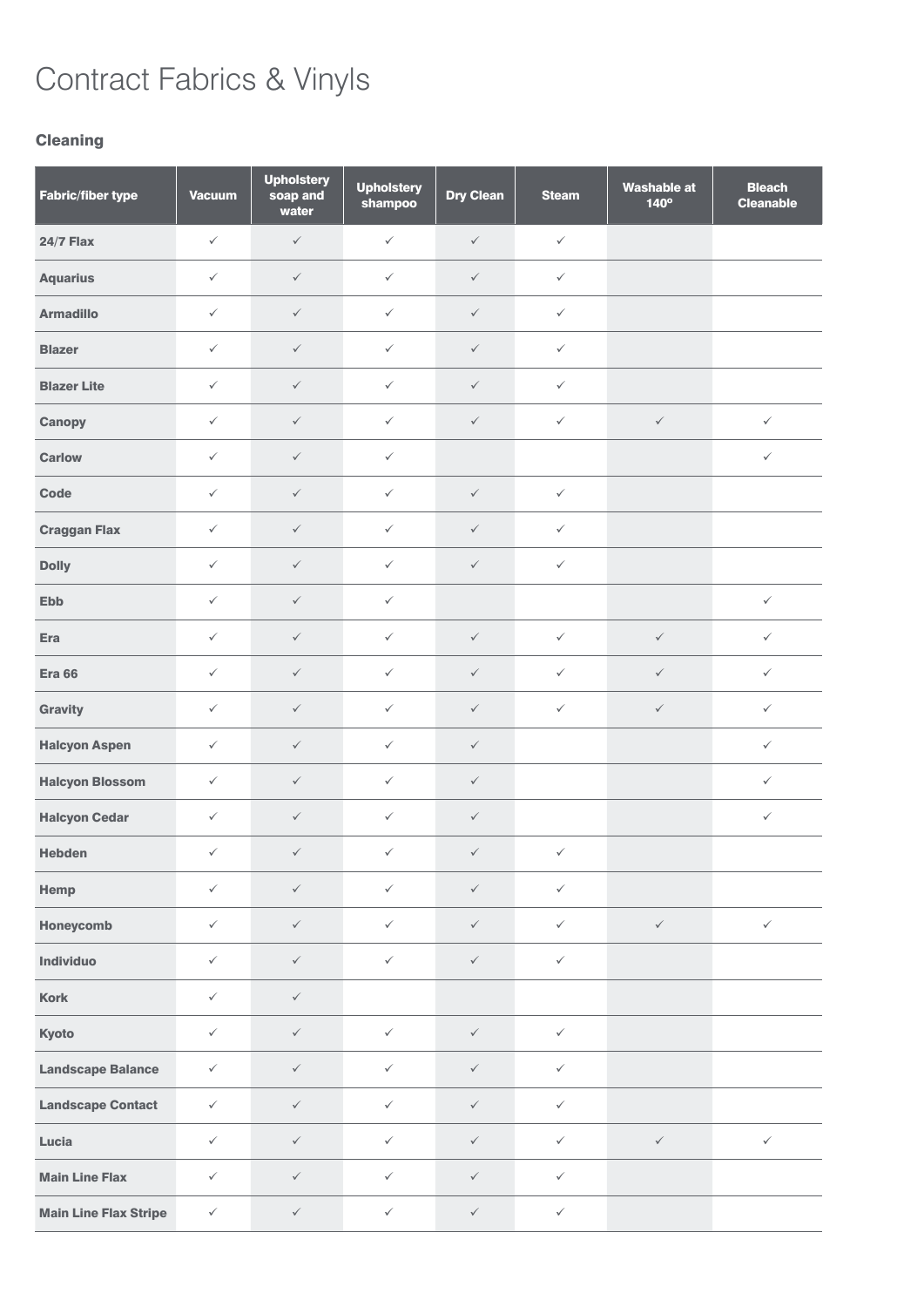### **Cleaning**

| Fabric/fiber type                        | <b>Vacuum</b> | <b>Upholstery</b><br>soap and<br>water | <b>Upholstery</b><br>shampoo | <b>Dry Clean</b> |              | <b>Washable at</b><br>$140^\circ$ | <b>Bleach</b><br><b>Cleanable</b> |
|------------------------------------------|---------------|----------------------------------------|------------------------------|------------------|--------------|-----------------------------------|-----------------------------------|
| <b>Manhattan</b>                         | $\checkmark$  | $\checkmark$                           | $\checkmark$                 | $\checkmark$     | $\checkmark$ | $\checkmark$                      | $\checkmark$                      |
| <b>Nettle Aztec</b>                      | $\checkmark$  | $\checkmark$                           | $\checkmark$                 | $\checkmark$     | $\checkmark$ |                                   |                                   |
| <b>Nexus</b>                             | $\checkmark$  | $\checkmark$                           | $\checkmark$                 | $\checkmark$     | $\checkmark$ | $\checkmark$                      | $\checkmark$                      |
| <b>Oceanic</b>                           | $\checkmark$  | $\checkmark$                           | $\checkmark$                 | $\checkmark$     | $\checkmark$ | $\checkmark$                      | $\checkmark$                      |
| Oxygen                                   | $\checkmark$  | $\checkmark$                           | $\checkmark$                 | $\checkmark$     | $\checkmark$ |                                   |                                   |
| Patina                                   | $\checkmark$  | $\checkmark$                           | $\checkmark$                 | $\checkmark$     | $\checkmark$ |                                   |                                   |
| Port                                     | $\checkmark$  | $\checkmark$                           | $\checkmark$                 |                  |              |                                   | $\checkmark$                      |
| <b>Racer</b>                             | $\checkmark$  | $\checkmark$                           | $\checkmark$                 | $\checkmark$     | $\checkmark$ | $\checkmark$                      | $\checkmark$                      |
| Regent                                   | $\checkmark$  | $\checkmark$                           | $\checkmark$                 | $\checkmark$     | $\checkmark$ |                                   | $\checkmark$                      |
| <b>Rivet</b>                             | $\checkmark$  | $\checkmark$                           | $\checkmark$                 | $\checkmark$     | $\checkmark$ | $\checkmark$                      | $\checkmark$                      |
| <b>Silk</b>                              | $\checkmark$  | $\checkmark$                           | $\checkmark$                 | $\checkmark$     | $\checkmark$ |                                   |                                   |
| <b>Sonus</b>                             | $\checkmark$  | $\checkmark$                           | $\checkmark$                 |                  |              |                                   |                                   |
| <b>Sonus Etch</b>                        | $\checkmark$  | $\checkmark$                           | $\checkmark$                 |                  |              |                                   |                                   |
| <b>Sprint</b>                            | $\checkmark$  | $\checkmark$                           | $\checkmark$                 | $\checkmark$     | $\checkmark$ | $\checkmark$                      | $\checkmark$                      |
| Sumi                                     | $\checkmark$  | $\checkmark$                           | $\checkmark$                 | $\checkmark$     | $\checkmark$ |                                   |                                   |
| <b>Synergy</b>                           | $\checkmark$  | $\checkmark$                           | $\checkmark$                 | $\checkmark$     | $\checkmark$ |                                   |                                   |
| <b>Synergy 66</b>                        | $\checkmark$  | $\checkmark$                           | $\checkmark$                 | $\checkmark$     | $\checkmark$ |                                   |                                   |
| <b>Synergy Quilt</b><br>Channel          | $\checkmark$  | $\checkmark$                           | $\checkmark$                 | $\checkmark$     | $\checkmark$ |                                   |                                   |
| <b>Synergy Quilt</b><br><b>Chevron</b>   | $\checkmark$  | $\checkmark$                           | $\checkmark$                 | $\checkmark$     | $\checkmark$ |                                   |                                   |
| <b>Synergy Quilt</b><br><b>Hourglass</b> | $\checkmark$  | $\checkmark$                           | $\checkmark$                 | $\checkmark$     | $\checkmark$ |                                   |                                   |
| <b>Touch</b>                             | $\checkmark$  | $\checkmark$                           | $\checkmark$                 | $\checkmark$     | $\checkmark$ |                                   |                                   |
| <b>Track</b>                             | $\checkmark$  | $\checkmark$                           | $\checkmark$                 | $\checkmark$     | $\checkmark$ | $\checkmark$                      | $\checkmark$                      |
| <b>Vintage</b>                           | $\checkmark$  | $\checkmark$                           | $\checkmark$                 |                  |              |                                   |                                   |
| Yoredale                                 | $\checkmark$  | $\checkmark$                           | $\checkmark$                 | $\checkmark$     | $\checkmark$ |                                   |                                   |
| Zap                                      | $\checkmark$  | $\checkmark$                           | $\checkmark$                 | $\checkmark$     | $\checkmark$ |                                   |                                   |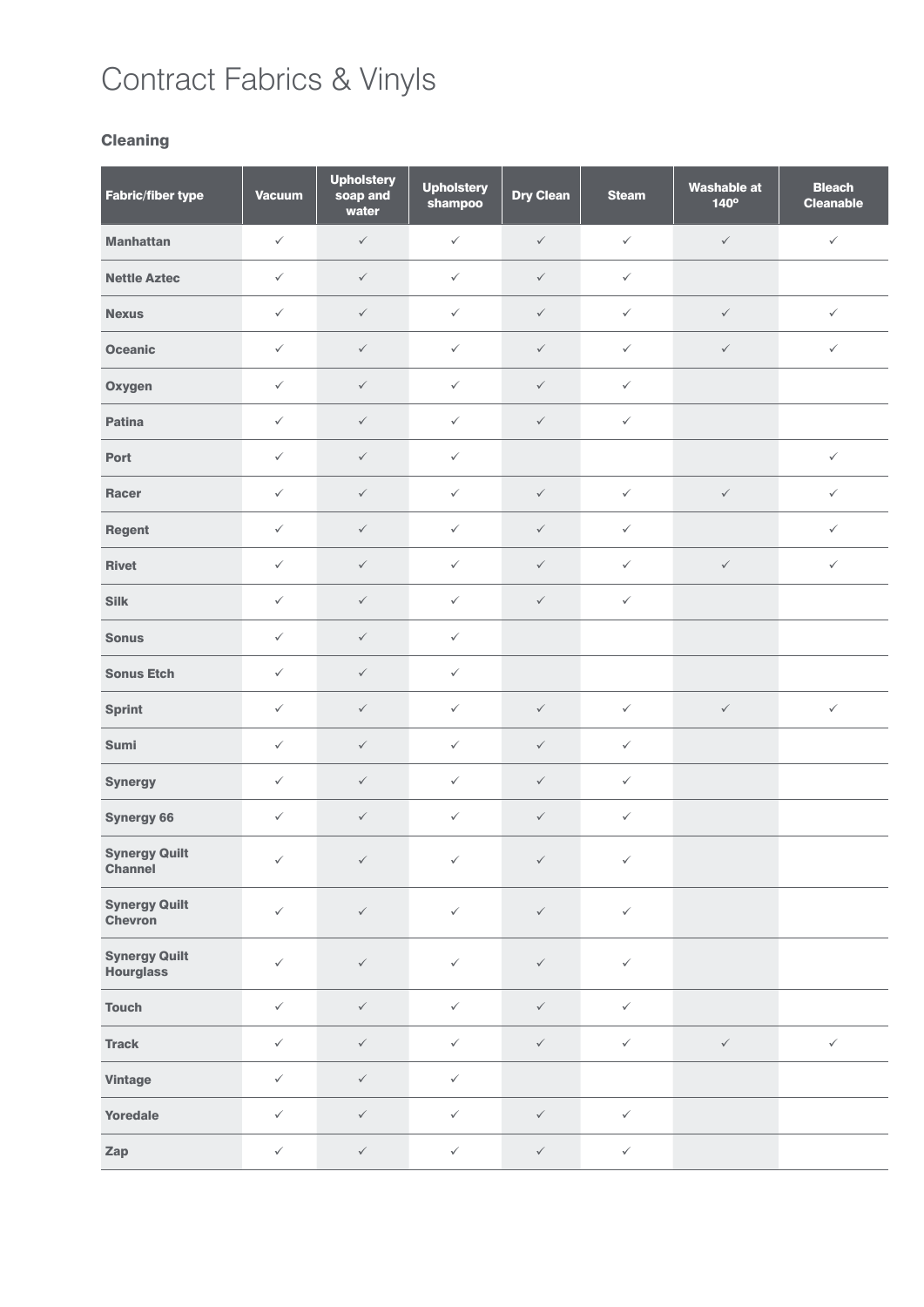#### Disinfection

| Fabric/fiber type            | <b>Upholstery soap</b><br>and water | <b>Steam</b> | <b>Bleach - general</b><br>disinfection:<br>diluted 1:10 | <b>Bleach - high</b><br>level disinfection:<br>diluted 1:4 | Alcohol /<br>antibacterial<br>spray / wipes | <b>Washable at</b><br>140° |
|------------------------------|-------------------------------------|--------------|----------------------------------------------------------|------------------------------------------------------------|---------------------------------------------|----------------------------|
| <b>24/7 Flax</b>             | $\checkmark$                        | $\checkmark$ |                                                          |                                                            |                                             |                            |
| <b>Aquarius</b>              | $\checkmark$                        | $\checkmark$ |                                                          |                                                            |                                             |                            |
| <b>Armadillo</b>             | $\checkmark$                        | $\checkmark$ |                                                          |                                                            |                                             |                            |
| <b>Blazer</b>                | $\checkmark$                        | $\checkmark$ |                                                          |                                                            |                                             |                            |
| <b>Blazer Lite</b>           | $\checkmark$                        | $\checkmark$ |                                                          |                                                            |                                             |                            |
| Canopy                       | $\checkmark$                        | $\checkmark$ | $\checkmark$                                             | $\checkmark$                                               | $\checkmark$                                | $\checkmark$               |
| <b>Carlow</b>                | $\checkmark$                        |              | $\checkmark$                                             | $\checkmark$                                               | $\checkmark$                                |                            |
| Code                         | $\checkmark$                        | $\checkmark$ |                                                          |                                                            |                                             |                            |
| <b>Craggan Flax</b>          | $\checkmark$                        | $\checkmark$ |                                                          |                                                            |                                             |                            |
| <b>Dolly</b>                 | $\checkmark$                        | $\checkmark$ |                                                          |                                                            |                                             |                            |
| Ebb                          | $\checkmark$                        |              | $\checkmark$                                             | $\checkmark$                                               | $\checkmark$                                |                            |
| Era                          | $\checkmark$                        | $\checkmark$ | $\checkmark$                                             | $\checkmark$                                               | $\checkmark$                                | $\checkmark$               |
| <b>Era 66</b>                | $\checkmark$                        | $\checkmark$ | $\checkmark$                                             | $\checkmark$                                               | $\checkmark$                                | $\checkmark$               |
| Gravity                      | $\checkmark$                        | $\checkmark$ | $\checkmark$                                             | $\checkmark$                                               | $\checkmark$                                | $\checkmark$               |
| <b>Halcyon Aspen</b>         | $\checkmark$                        |              | $\checkmark$                                             | $\checkmark$                                               | $\checkmark$                                |                            |
| <b>Halcyon Blossom</b>       | $\checkmark$                        |              | $\checkmark$                                             | $\checkmark$                                               | $\checkmark$                                |                            |
| <b>Halcyon Cedar</b>         | $\checkmark$                        |              | $\checkmark$                                             | $\checkmark$                                               | $\checkmark$                                |                            |
| Hebden                       | $\checkmark$                        | $\checkmark$ |                                                          |                                                            |                                             |                            |
| Hemp                         | $\checkmark$                        | $\checkmark$ |                                                          |                                                            |                                             |                            |
| Honeycomb                    | $\checkmark$                        | $\checkmark$ | $\checkmark$                                             | $\checkmark$                                               | $\checkmark$                                | $\checkmark$               |
| Individuo                    | $\checkmark$                        | $\checkmark$ |                                                          |                                                            |                                             |                            |
| <b>Kork</b>                  | $\checkmark$                        |              |                                                          |                                                            |                                             |                            |
| Kyoto                        | $\checkmark$                        | $\checkmark$ |                                                          |                                                            |                                             |                            |
| <b>Landscape Balance</b>     | $\checkmark$                        | $\checkmark$ |                                                          |                                                            |                                             |                            |
| <b>Landscape Contact</b>     | $\checkmark$                        | $\checkmark$ |                                                          |                                                            |                                             |                            |
| Lucia                        | $\checkmark$                        | $\checkmark$ | $\checkmark$                                             | $\checkmark$                                               | $\checkmark$                                | $\checkmark$               |
| <b>Main Line Flax</b>        | $\checkmark$                        | $\checkmark$ |                                                          |                                                            |                                             |                            |
| <b>Main Line Flax Stripe</b> | $\checkmark$                        | $\checkmark$ |                                                          |                                                            |                                             |                            |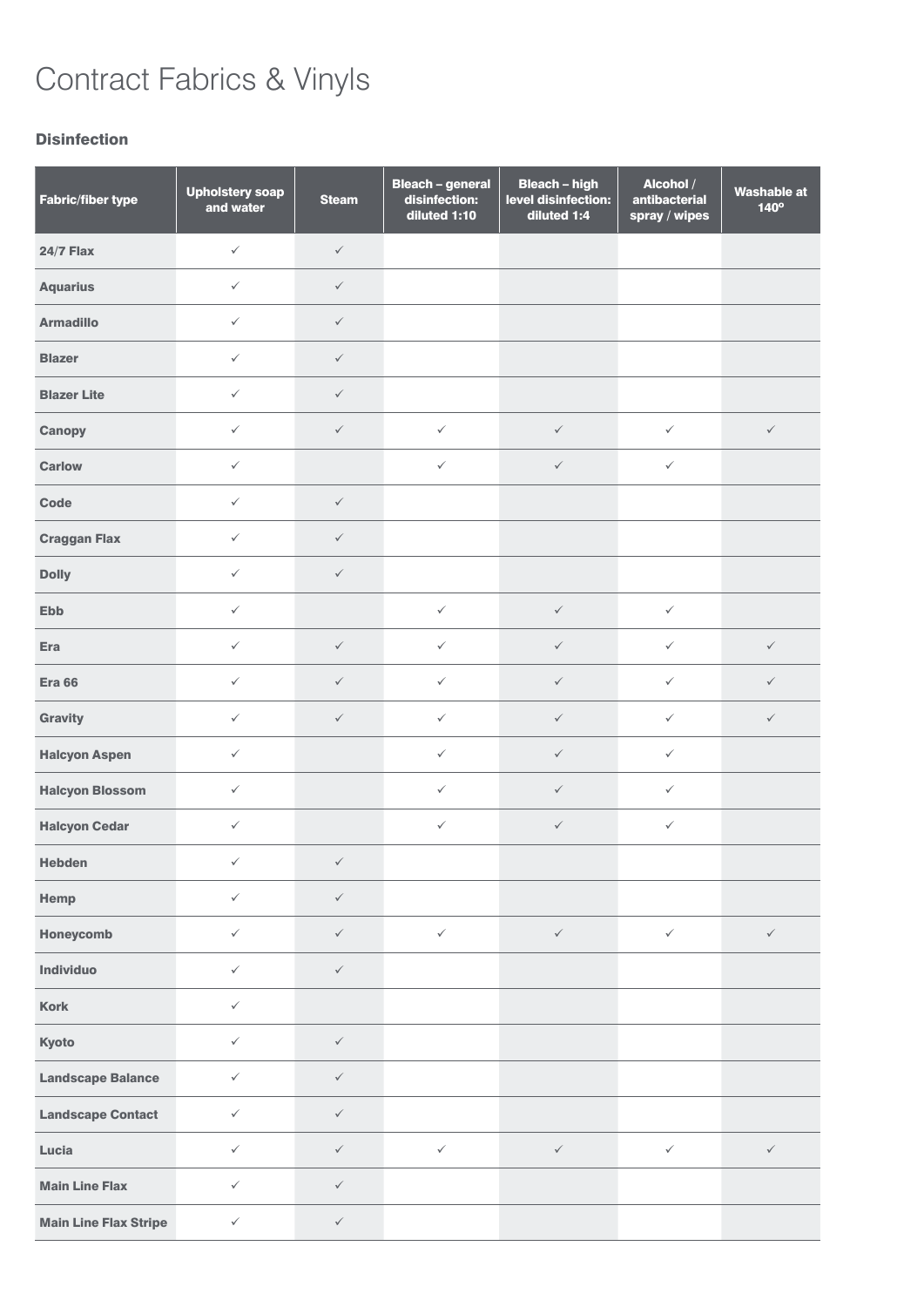#### **Disinfection**

| <b>Fabric/fiber type</b>                 | <b>Upholstery soap</b><br>and water | <b>Steam</b> | <b>Bleach - general</b><br>disinfection:<br>diluted 1:10 | <b>Bleach - high</b><br>level disinfection:<br>diluted 1:4 | Alcohol /<br>antibacterial<br>spray / wipes | <b>Washable at</b><br>140° |
|------------------------------------------|-------------------------------------|--------------|----------------------------------------------------------|------------------------------------------------------------|---------------------------------------------|----------------------------|
| <b>Manhattan</b>                         | $\checkmark$                        | $\checkmark$ | $\checkmark$                                             | $\checkmark$                                               | $\checkmark$                                | $\checkmark$               |
| <b>Nettle Aztec</b>                      | $\checkmark$                        | $\checkmark$ |                                                          |                                                            |                                             |                            |
| <b>Nexus</b>                             | $\checkmark$                        | $\checkmark$ | $\checkmark$                                             | $\checkmark$                                               | $\checkmark$                                | $\checkmark$               |
| <b>Oceanic</b>                           | $\checkmark$                        | $\checkmark$ | $\checkmark$                                             | $\checkmark$                                               | $\checkmark$                                | $\checkmark$               |
| Oxygen                                   | $\checkmark$                        | $\checkmark$ |                                                          |                                                            |                                             |                            |
| Patina                                   | $\checkmark$                        | $\checkmark$ |                                                          |                                                            |                                             |                            |
| Port                                     | $\checkmark$                        |              | $\checkmark$                                             | $\checkmark$                                               |                                             |                            |
| <b>Racer</b>                             | $\checkmark$                        | $\checkmark$ | $\checkmark$                                             | $\checkmark$                                               | $\checkmark$                                | $\checkmark$               |
| Regent                                   | $\checkmark$                        | $\checkmark$ | $\checkmark$                                             | $\checkmark$                                               | $\checkmark$                                |                            |
| <b>Rivet</b>                             | $\checkmark$                        | $\checkmark$ | $\checkmark$                                             | $\checkmark$                                               | $\checkmark$                                | $\checkmark$               |
| <b>Silk</b>                              | $\checkmark$                        | $\checkmark$ |                                                          |                                                            |                                             |                            |
| <b>Sonus</b>                             | $\checkmark$                        |              |                                                          |                                                            |                                             |                            |
| <b>Sonus Etch</b>                        | $\checkmark$                        |              |                                                          |                                                            |                                             |                            |
| <b>Sprint</b>                            | $\checkmark$                        | $\checkmark$ | $\checkmark$                                             | $\checkmark$                                               | $\checkmark$                                | $\checkmark$               |
| Sumi                                     | $\checkmark$                        | $\checkmark$ |                                                          |                                                            |                                             |                            |
| <b>Synergy</b>                           | $\checkmark$                        | $\checkmark$ |                                                          |                                                            |                                             |                            |
| <b>Synergy 66</b>                        | $\checkmark$                        | $\checkmark$ |                                                          |                                                            |                                             |                            |
| <b>Synergy Quilt</b><br><b>Channel</b>   | $\checkmark$                        | $\checkmark$ |                                                          |                                                            |                                             |                            |
| <b>Synergy Quilt</b><br>Chevron          | $\checkmark$                        | $\checkmark$ |                                                          |                                                            |                                             |                            |
| <b>Synergy Quilt</b><br><b>Hourglass</b> | $\checkmark$                        | $\checkmark$ |                                                          |                                                            |                                             |                            |
| <b>Touch</b>                             | $\checkmark$                        | $\checkmark$ |                                                          |                                                            | $\checkmark$                                |                            |
| <b>Track</b>                             | $\checkmark$                        | $\checkmark$ | $\checkmark$                                             | $\checkmark$                                               | $\checkmark$                                | $\checkmark$               |
| <b>Vintage</b>                           | $\checkmark$                        |              |                                                          |                                                            |                                             |                            |
| Yoredale                                 | $\checkmark$                        | $\checkmark$ |                                                          |                                                            |                                             |                            |
| Zap                                      | $\checkmark$                        | $\checkmark$ |                                                          |                                                            |                                             |                            |